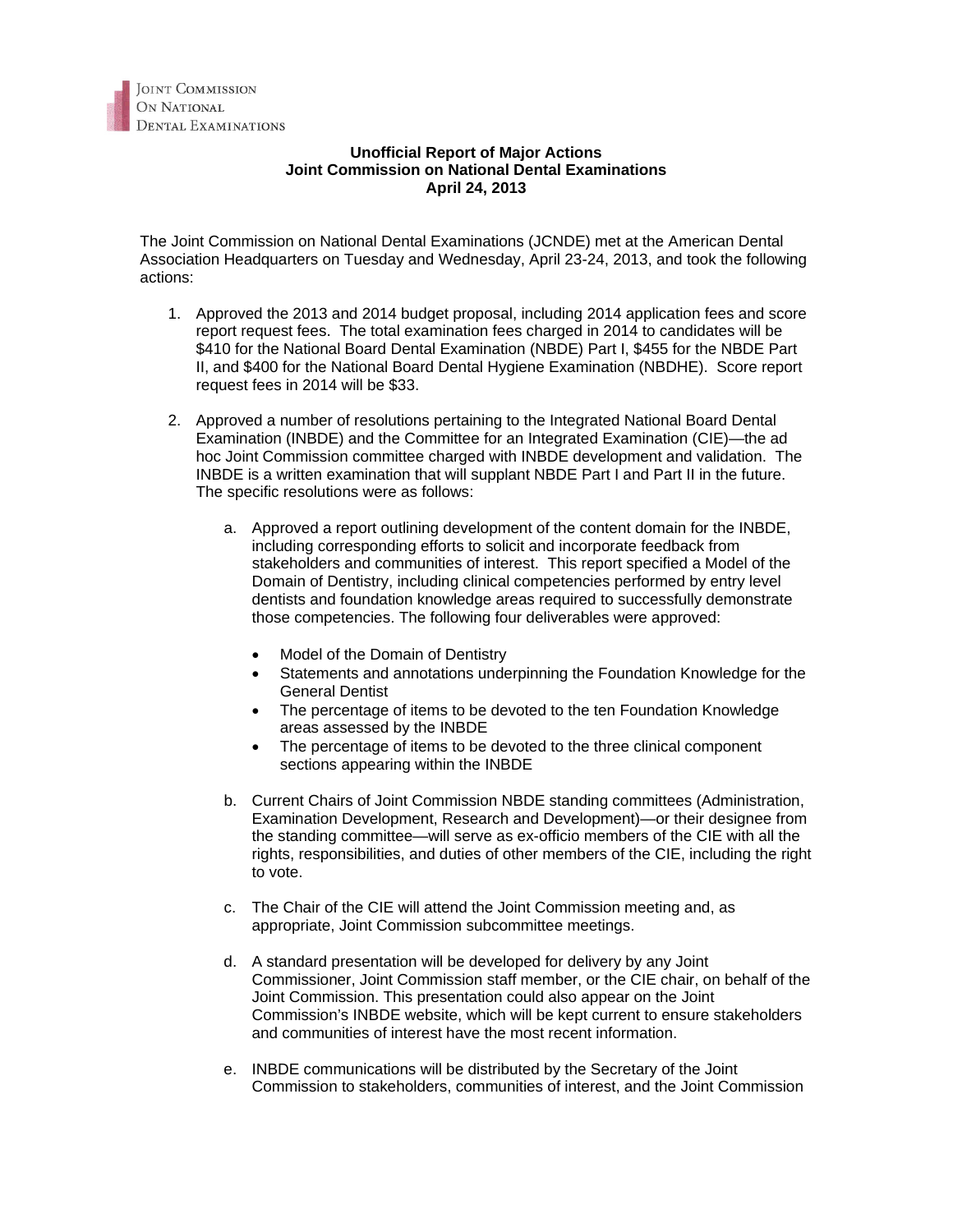

on a regular basis. These communications will replace the previous CIE Chair communiqué.

- f. The Joint Commission will provide stakeholders and communities of interest with at least four years' notice prior to the full implementation of the INBDE. Previous statements regarding estimated INBDE launch dates (e.g., 2017) are no longer in effect.
- g. Approved an enhanced, in-person orientation process for new Commissioners regarding their roles and responsibilities within the Joint Commission. This required meeting would take place at the beginning of their term.
- h. Approved that a request be made to the ADA Board of Trustees to permit an increase to the cap on unexpended funds within the Joint Commission's Research and Development fund. This increase is requested to facilitate management of funds required to develop the INBDE. The requested increase would raise the cap from \$750,000 to \$2.5 million, thus enabling the Joint Commission to carryover additional funds on a year-to-year basis.
- 3. Adopted revisions to the Joint Commission's *Examination Regulations.* This included editorial modifications to clarify language within the document, the removal of information concerning the Joint Commission's test administration vendors, the removal of references to reporting scores (i.e., in light of the Joint Commission's move to pass/fail reporting), and the inclusion of clarifying text confirming that the Joint Commission's five year/five attempt eligibility rule applies only to administrations occurring from January 1, 2012 forward. Additionally the following revisions were adopted:

In situations where an irregularity has occurred, individuals who are involved or implicated with respect to the occurrence of the irregularity, or who are reasonably believed to have witnessed the irregularity, may be asked to provide information concerning the irregularity.

In the case of a candidate enrolled in an accredited dental school or dental hygiene program who is involved in an irregularity, notification that test scores are not available is sent to the dean or director. While this notification does not typically provide the reason or evidence for withholding the scores, this may occur on occasion at the discretion of the Joint Commission.

4. Adopted a revision to the Joint Commission's Standing Rules with respect to the selection criteria for NBDHE Test Constructors in the area of Clinical Dental Hygiene. This revision is intended to provide greater flexibility in selecting qualified test constructors, and is as follows:

> At least three years' experience, preferably within the last five years, teaching and practicing clinical dental hygiene; full-time or part-time in private practice or faculty practice.

- 5. Approved the reappointment of Dental and Dental Hygiene examination test constructors and the appointment of primary and alternate test constructors for the Dental and Dental Hygiene examinations for 2014.
- 6. Approved continuing established policies and procedures for granting permission for use of the Joint Commission's released examination materials by dental educational programs and dental hygiene educational programs.